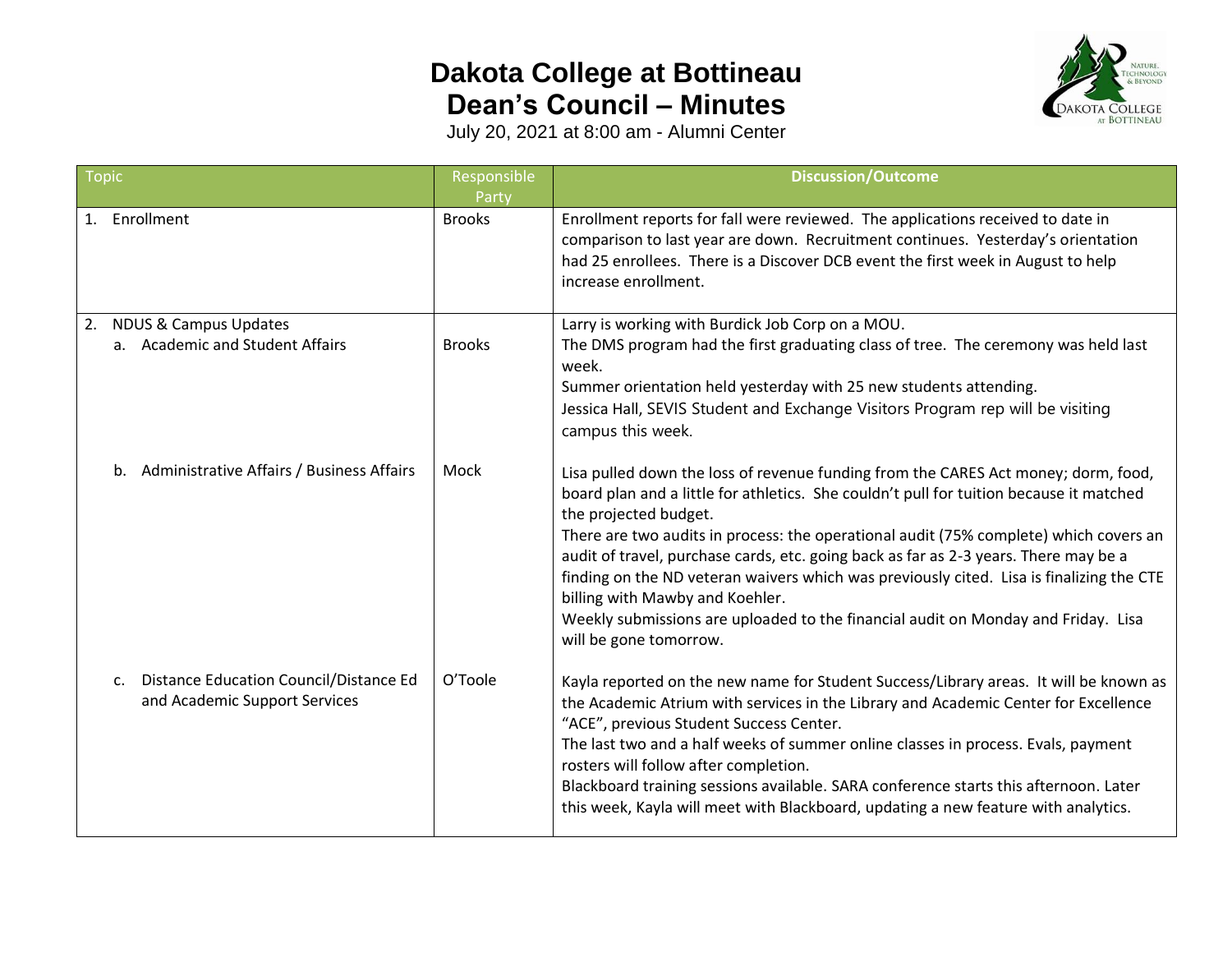## **Dakota College at Bottineau Dean's Council – Minutes**



|                                            |          | <b>BOTTIMEALL</b>                                                                                                                                                                                                                                                                                                                                                                                                                                                                                                                                                                                                                                                                                                                                                                                                                                                                                                                                |
|--------------------------------------------|----------|--------------------------------------------------------------------------------------------------------------------------------------------------------------------------------------------------------------------------------------------------------------------------------------------------------------------------------------------------------------------------------------------------------------------------------------------------------------------------------------------------------------------------------------------------------------------------------------------------------------------------------------------------------------------------------------------------------------------------------------------------------------------------------------------------------------------------------------------------------------------------------------------------------------------------------------------------|
|                                            |          | Fall online enrollment is up 3 students from this time last year and down in<br>registrations by about 20.<br>Interviews are complete for the Distance Ed Admin Assistant. Offer accepted, waiting<br>on background check.<br>Stacy and Kayla helped with new student registration yesterday.                                                                                                                                                                                                                                                                                                                                                                                                                                                                                                                                                                                                                                                    |
| <b>Public Affairs Council</b><br>d.        | Hageness | Discover DCB promotions will begin tomorrow with radio, digital, email throughout ND<br>and Manitoba.<br>News stories went out recently on the EMT program and Nurse Orientation which<br>were picked up by the Ward County area media. Releases this week will include the<br>recent rummage sale held on campus, Nursing PN Pinning and the DMS graduation.<br>Last week the Marketing Committee reviewed the 2020-21 campaign and started<br>planning the 21-22 campaign with priorities.<br>This week's radio interview is with Karl Sorby.                                                                                                                                                                                                                                                                                                                                                                                                  |
| Athletics<br>e.                            | Gorder   | Corey reported that Karl will be moving on campus this month.<br>The State Babe Ruth tournament will be on campus starting this Saturday through next<br>Wednesday. The gym floor was re-surfaced last week.                                                                                                                                                                                                                                                                                                                                                                                                                                                                                                                                                                                                                                                                                                                                     |
| Chancellor's Cabinet / Dean's Update<br>f. | Migler   | Dr. Migler and Larry completed the Immunization Audit which resulted in an update to<br>the immunization exemptions policy for benefited employees and dual credit/early<br>entry students.<br>Open positions remain for the grant writer, Stanley FBM position, Horticulture<br>instructor and Student Health Nurse.<br>Physical Plant has been working on filling the Thatcher custodian position for fall<br>semester.<br>The roof and ledge cladding projects for Gross Hall are close to completion. The<br>restrooms in the Student Center are almost complete, just waiting for some hardward<br>for the sinks. Gym floor was varnished, although they did not fix the bad spots. They<br>will come back over Christmas break and fix them along with resurfacing the stage<br>floor.<br>A shared services agreement with MSU is being finalized. Mike O'Toole will be covering<br>IVN services for DCB and MSU under this new agreement. |
| 3. Other                                   |          | <b>Click Here for Attachments</b>                                                                                                                                                                                                                                                                                                                                                                                                                                                                                                                                                                                                                                                                                                                                                                                                                                                                                                                |